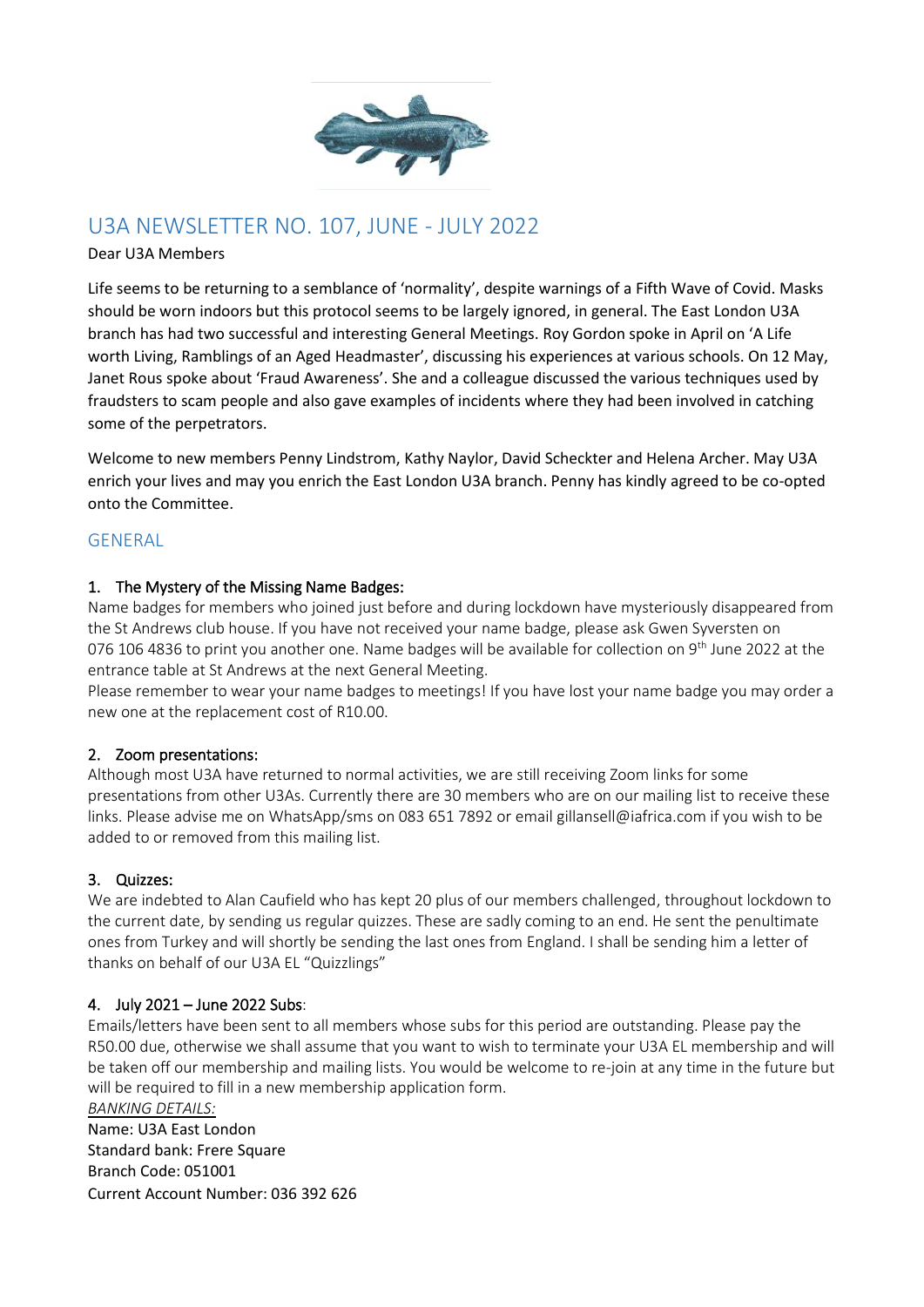### Our Reference: Your name and surname

Please email your proof of payment to the treasurer at [sheilsgo@gmail.com.](mailto:sheilsgo@gmail.com) If you are not sure whether you owe subs for this period, please contact the membership secretary, Clare Fowle, on 083 248 3699.

### 5. Speakers for June and July

The Speaker for the General meeting of 9<sup>th</sup> June will be Barbara Davies who will discuss 'Laughter Therapy'. Dr. Misra, Dermatologist, will be the Speaker on 'Skin Cancer' on 14<sup>th</sup> July

# 6. AGM

The Next AGM will take place on Thursday 11<sup>th</sup> August 2022. The AGM will start at 9.30am and the General Meeting will start at 10am. The Speaker on the  $11<sup>th</sup>$  August will be Kerry Hiles.

Nominations need to be made for the 2022-2023 Committee as existing Committee members are not automatically on the Committee. Nomination forms will be provided.

Sheila Godfrey, who has done a sterling job as Treasurer, will not be standing for re-election. Jane Potgieter has asked for volunteers to please come forward to fill the post of Treasurer

# ARMCHAIR TRAVEL

The *YouTube* "Great Lake Baikal Adventure" talk last month was a great success. We will follow it up with another such talk in July

The talks are in the Indaba Room at 10am. 6th June "Thailand-The Land of Smiles" (Nita Laing) 4th July "Three months in Japan" (Dr Ian Glass) {*YouTube*} John Stoddard 082 466 7095

# **COMPUTERS**

Classes take place on the second Monday of the month. The classes will be on  $13<sup>th</sup>$  June and  $11<sup>th</sup>$  July. Classes start at 9.30 am at Pam's home.

Pam Hobson 043 735 2584 082 542 6296 [pdfhobson@gmail.com](mailto:pdfhobson@gmail.com)

# THE U3A EAST LONDON WRITING GROUP

The Writing Group meets on the fourth Friday of each month at 3pm. Dates are 24<sup>th</sup> June and 22<sup>nd</sup> July. Meetings take place at the home of Linda Smith, 26 Neale Road, Vincent (off Chamberlain, opposite the sports fields) starting at 15h00. We offer a blended meeting: either face-to-face at Linda Smith's or by Zoom. If you would like to join online please use this link:

<https://byupathway.zoom.us/j/4811968111?pwd=SjlCQ0IyVTZYM0w1MlpWMUNDMzFjUT09>

Sobhna Poona

084250 7281

# **BOOK CLUB**

The Book club meets on the fourth Wednesday of each month. It is a closed group. Next meetings are on 22nd June and  $27<sup>th</sup>$  July Ellen Ettinger

083 656 4816

# SAMBA / CANASTA GROUP

The group meet at The Oak Room at Parklands on the second Wednesday of the month from 9.15 to 12.00. Samba/Canasta dates will be 8<sup>th</sup> June and 13<sup>th</sup> July Gill Ansell 083 651 7892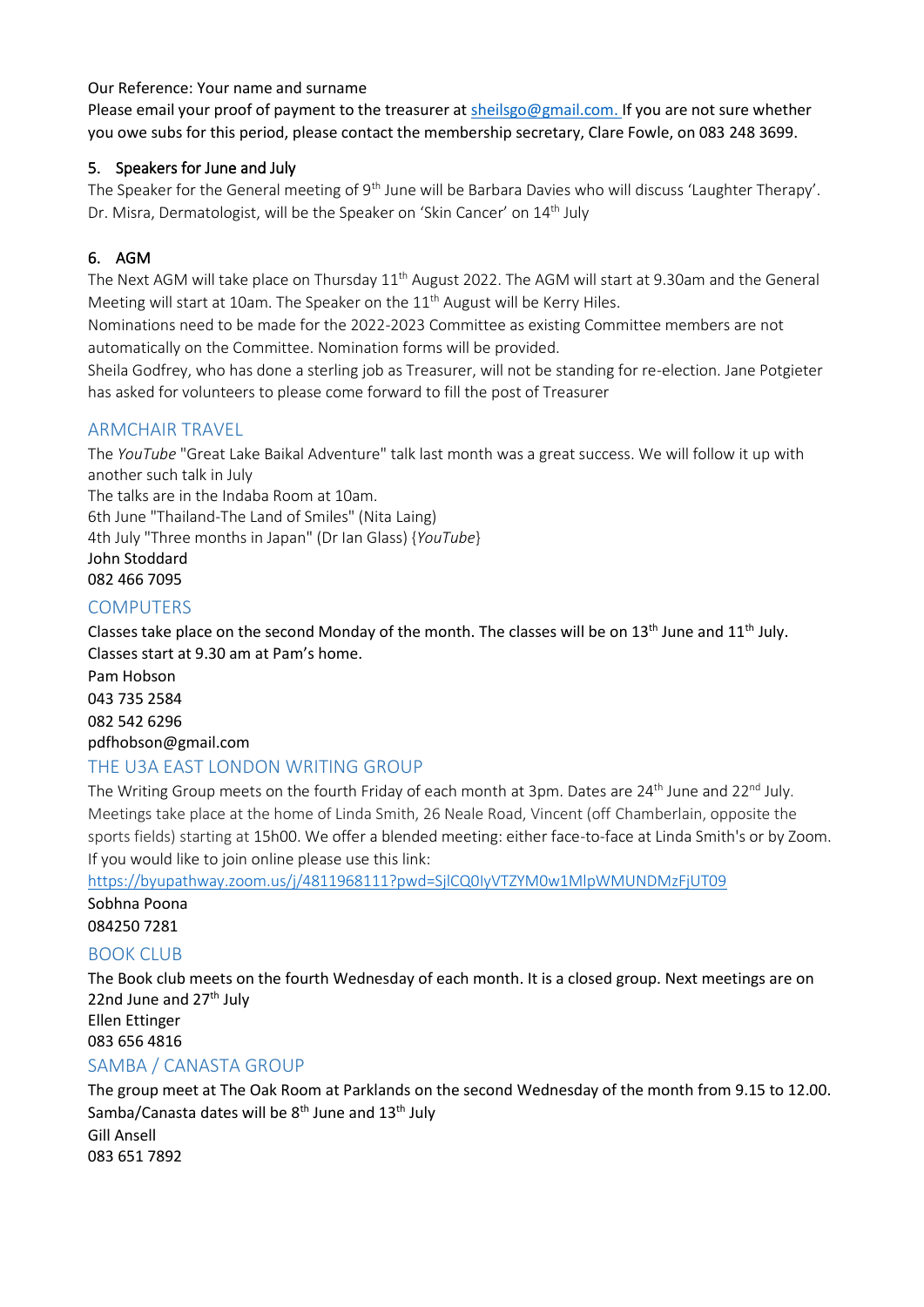### MAHJONGH: OAK ROOM, PARKLANDS: Specified Fridays 09h30 – 12h00

Mahjong group meet on 10 and 17 June; 1, 15, 29 July in The Oak Room at Parklands from 9.20 to 12.00. For those who need to plan ahead, our bookings for the remainder of the year are: 12 and 19 August; 2,16 and 30 September; 14 and 21 October; 4, 18 and 25 November. Start time is 09h30, but members need to arrive by 9h20 for the necessary administration work and table arrangement. Gill Ansell 083 651 7892

### JSE/FINANCIAL AFFAIRS

John will be away from June to August. Presentations will resume in September.

### QUIZZES

Due to lack of interest in the Quizzes, it has been decided to discontinue this Course. Thanks go to Helen Batting for undertaking to organize the Quizzes.

### isiXHOSA BASIC SPEAKING CLASSES

Please note CHANGE OF VENUE: The new venue is Ann King's flat, 101 Douglas Murray Wing, Stirling Lodge, Epsom Road The classes will take place on Tuesdays from 2.30pm - 3.30pm. Dates for June are  $7<sup>th</sup>$ ,  $14<sup>th</sup>$ ,  $21<sup>st</sup>$  and  $28<sup>th</sup>$ June. July dates are  $5^{th}$ ,  $12^{th}$ ,  $19^{th}$ ,  $26^{th}$  July Nita Laing 082 898 6394

### POETRY APPRECIATION

The course takes place at 101 Douglas Murray Wing, Stirling Lodge, 17 Epsom Road and starts at 10 am on the second Monday of every month. On 13<sup>th</sup> June the theme will be 'Flowers'. The following month the meeting will be on  $11<sup>th</sup>$  July

Ann King, 083 774 663

### GARDEN CLUB

Six members met at Stirling Lodge for our first Meeting since Lockdown. The visitors were taken through the gardens of the cottages and of the Lodge. They admired the beautiful gardens, full of colour and a wide variety of plants. The next meetings will be on 14<sup>th</sup> June and 12<sup>th</sup> July 2022. Next month (14<sup>th</sup> June) a visit is planned to Hardie Smith's, largely succulent, garden, at 40 McKenzie Road, Stirling. Members who require transport must please advise Ann timeously. They will then meet at 10am at the top gate of Stirling Lodge on 14th June if a lift is required. Otherwise, meet outside Hardie's home.

Ann King 083 774 7663

#### MUSIC APPRECIATION

Music Appreciation will take place in the Oak Room at Parklands on the third Wednesday of each month. Dates are as follows:  $15^{th}$  June will be Rule Britannia . . . . The English. On  $20^{th}$  July the presentation will be 'With a Song in My Heart'

Carol Keep 072 508 0936